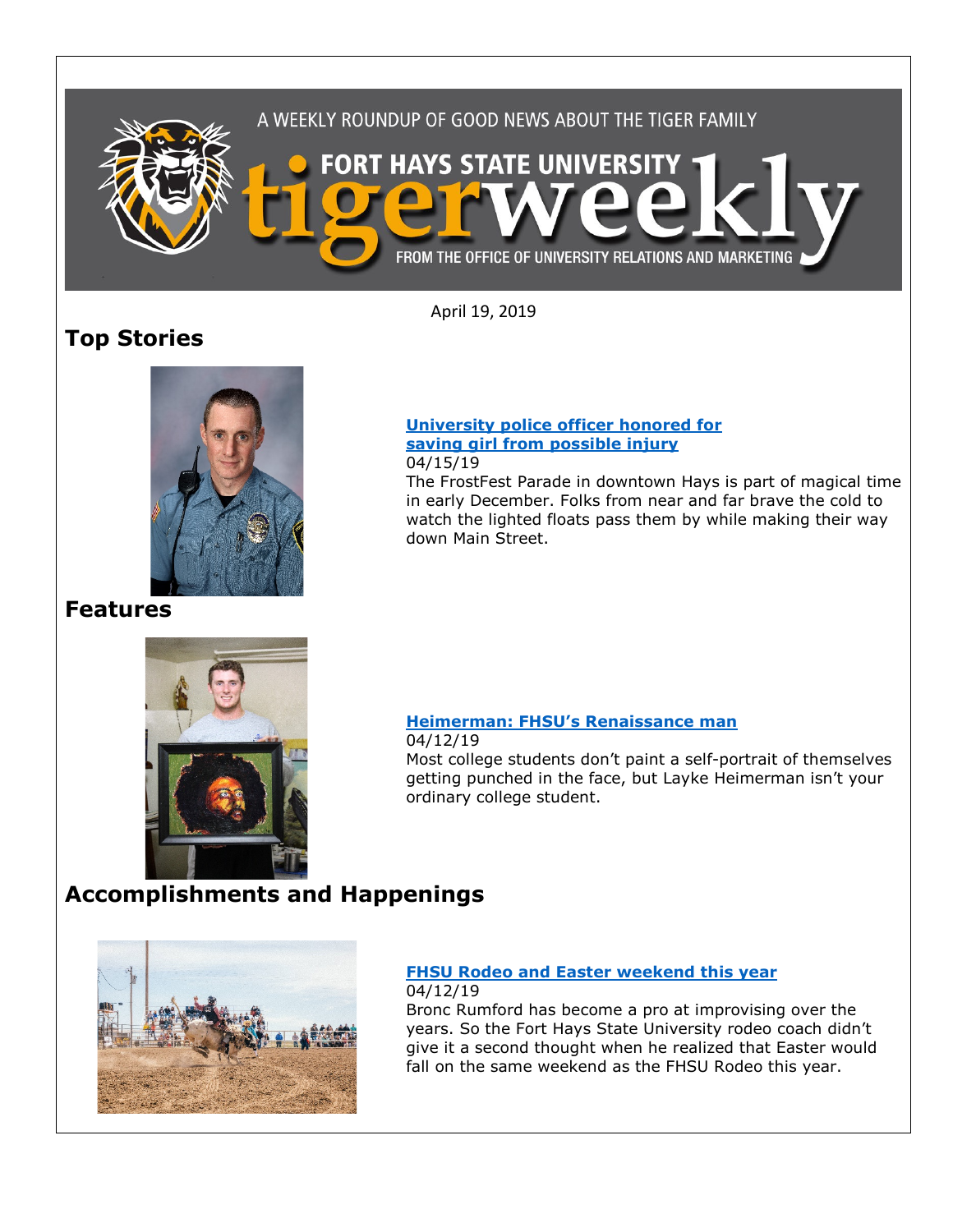

## **[Encore Series to present Jigjam: Live from Ireland](https://www.fhsu.edu/news/2019/04/fhsus-encore-series-to-present-jigjam-live-from-ireland)** 04/12/19

JigJam, a multi-award winning quartet from the heart of the midlands in Ireland, will be the final performance of the 2018- 2019 Encore Series season at Fort Hays State University.



#### **[Belleville to be last in spring 2019 series of](https://www.fhsu.edu/news/2019/04/belleville-to-be-last-in-spring-2019-series-of-free-hearing-screenings-from-fort-hays-state)  [free hearing screenings from Fort Hays State](https://www.fhsu.edu/news/2019/04/belleville-to-be-last-in-spring-2019-series-of-free-hearing-screenings-from-fort-hays-state)** 04/12/19

Belleville will be the last of three free hearing screenings, funded by the Kansas Masons, offered again this spring in western Kansas communities by Fort Hays State University.



### **[Department of Mathematics well](https://www.fhsu.edu/news/2019/04/fhsu-department-of-mathematics-well-represented-at-state-conference)  [represented at state conference](https://www.fhsu.edu/news/2019/04/fhsu-department-of-mathematics-well-represented-at-state-conference)** 04/12/19

Seven faculty members and five students from the Fort Hays State University Department of Mathematics attended the recent Kansas Section Meeting of the Mathematical Association of America in Pittsburg.



### **[Mandy Kern named rising star](https://www.fhsu.edu/news/2019/04/mandy-kern-named-rising-star-for-programming-at-kwec)  [for programming at KWEC](https://www.fhsu.edu/news/2019/04/mandy-kern-named-rising-star-for-programming-at-kwec)** 04/12/19

Mandy Kern, program specialist at Fort Hays State University's Kansas Wetlands Education Center, was awarded the Connie Elpers Rising Star Award at the 2019 Excellence in Conservation and Environmental Education Awards banquet on Friday, April 5, in Manhattan.



### **[FHSU to host annual John Heinrichs](https://www.fhsu.edu/news/2019/04/fhsu-to-host-annual-john-heinrichs-scholarly-and-creative-activities-day)  [Scholarly and Creative Activities Day](https://www.fhsu.edu/news/2019/04/fhsu-to-host-annual-john-heinrichs-scholarly-and-creative-activities-day)** 04/17/19

Students and faculty will participate in the 14th annual John Heinrichs Scholarly and Creative Activities Day, hosted by Fort Hays State University, on Wednesday, April 24, in the Memorial Union.